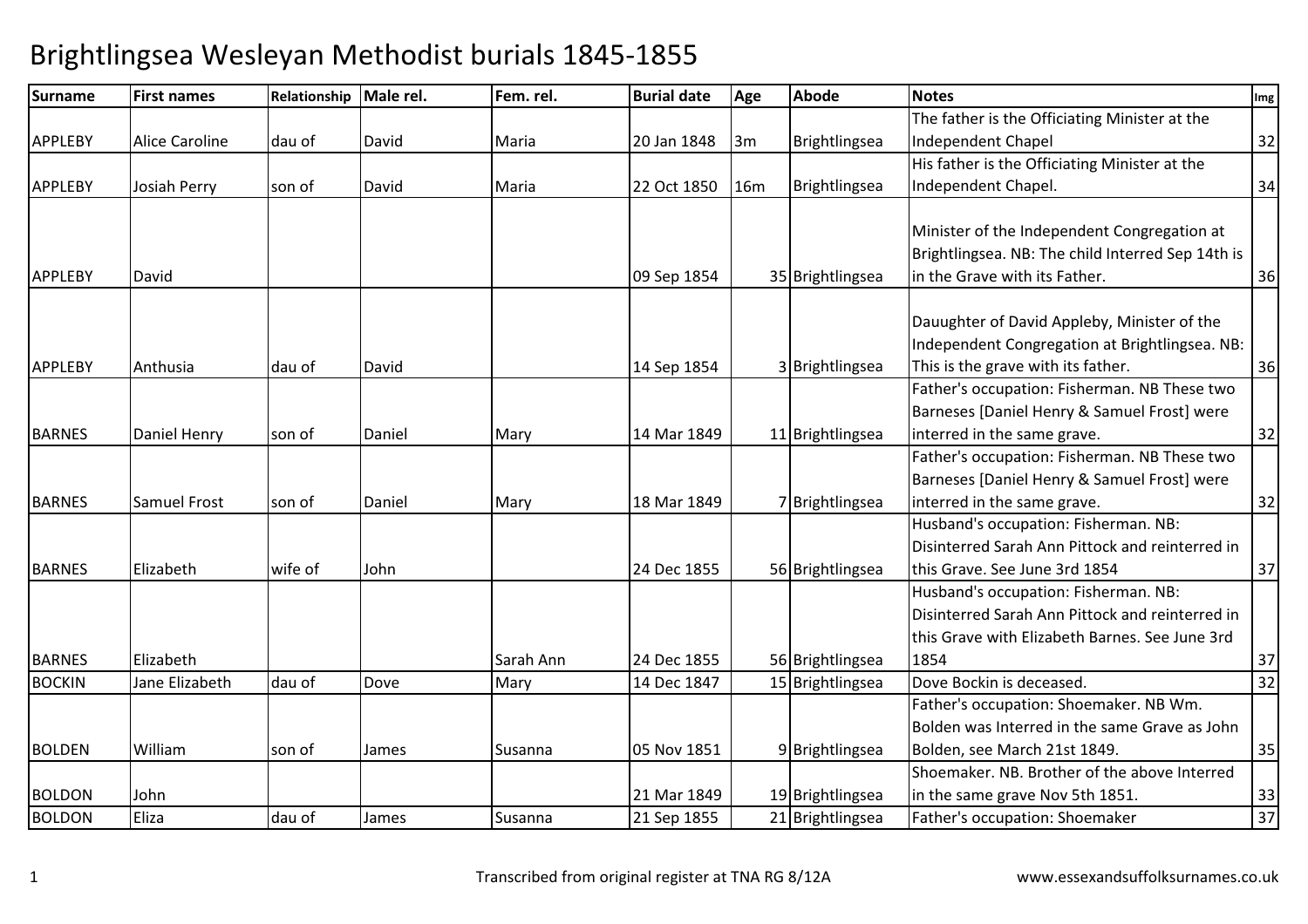| <b>Surname</b>  | <b>First names</b>     | Relationship Male rel. |          | Fem. rel. | <b>Burial date</b> | Age            | <b>Abode</b>     | <b>Notes</b>                                    | Img |
|-----------------|------------------------|------------------------|----------|-----------|--------------------|----------------|------------------|-------------------------------------------------|-----|
| <b>BROOKS</b>   | Thomas                 |                        |          |           | 20 Jul 1854        |                | 36 Brightlingsea | Fisherman                                       | 36  |
| <b>BROWN</b>    | Joseph                 |                        |          |           | 24 Jul 1852        |                | 34 Brightlingsea | Fisherman                                       | 35  |
|                 |                        |                        |          |           |                    |                |                  |                                                 |     |
|                 |                        |                        |          |           |                    |                |                  | Son of Mary Brown, widow. NB: Interred in the   |     |
| <b>BROWN</b>    | Archer William         | son of                 | Josh.    | Mary      | 20 Oct 1855        |                | 6 Brightlingsea  | same grave with the father, see July 24th 1852  | 37  |
|                 |                        |                        |          |           |                    |                |                  | Mariner & fisherman. NB: Drowned in the Colne   |     |
| <b>BRUCE</b>    | Thomas                 |                        |          |           | 02 Jun 1846        |                | 44 Brightlingsea | May 18th.                                       | 31  |
| <b>BRUCE</b>    | Susan                  | widow of               | Thos.    |           | 13 Apr 1854        |                | 54 Brightlingsea | Late husband's occupation: Fisherman            | 36  |
| <b>CANT</b>     | Hannah                 | widow of               | George   |           | 27 Jan 1847        |                | 65 Brightlingsea | Husband's occupation: Farmer                    | 31  |
| <b>CANT</b>     | Charlotte              | dau of                 | George   | Charlotte | 20 Aug 1848        |                | 15 Brightlingsea |                                                 | 32  |
| <b>CANT</b>     | Sarah Ursula           | dau of                 | Samuel   | Ann       | 23 Mar 1849        | <b>16m</b>     | Brightlingsea    | Father's occupation: Fisherman                  | 33  |
|                 |                        |                        |          |           |                    |                | St. John's       |                                                 |     |
| <b>CANT</b>     | Hannah                 |                        |          |           | 23 Nov 1851        |                | 39 Colchester    | Singlewoman. Died at St. John's Colchester.     | 35  |
|                 |                        |                        |          |           |                    |                |                  |                                                 |     |
|                 |                        |                        |          |           |                    |                |                  | Singleman, late fisherman. NB: Interred in the  |     |
| <b>CANT</b>     | James                  |                        |          | Hannah    | 04 Mar 1853        |                | 36 Brightlingsea | same Grave with Hannah Cant Nov 23rd 1851.      | 35  |
| <b>CHAPLAIN</b> | Elizabeth              | wife of                | Charles  |           | 11 Feb 1848        |                | 47 Brightlingsea | Husband's occupation: Labourer                  | 32  |
| <b>COOK</b>     | William                | son of                 | Benjamin | Sarah     | 24 Apr 1849        |                | 3 Brightlingsea  | Father's occupation: Labourer                   | 33  |
|                 |                        |                        |          |           |                    |                |                  |                                                 |     |
| <b>COOK</b>     | Mary Ann               | dau of                 | Jas.     | Ann       | 22 May 1849        |                | 31 Brightlingsea | Singlewoman. Father's occupation: Fisherman     | 33  |
| <b>COOK</b>     | George                 | son of                 | Benjamin | Sarah     | 22 Aug 1851        |                | 16 Brightlingsea | Father's occupation: Labourer                   | 35  |
| <b>COOK</b>     | Elizabeth              | dau of                 | Benjamin | Sarah     | 08 Nov 1851        |                | 13 Brightlingsea | Father's occupation: Labourer                   | 35  |
|                 |                        |                        |          |           |                    |                |                  |                                                 |     |
|                 |                        |                        |          |           |                    |                |                  | Fisherman. Singleman. NB: Interred in the same  |     |
| <b>COOK</b>     | James                  |                        |          | Mary Ann  | 27 May 1852        |                | 36 Brightlingsea | grave with Mary Ann Cook, see May 22nd 1849     | 35  |
|                 |                        |                        |          |           |                    |                |                  |                                                 |     |
| <b>COOK</b>     | Sarah                  | dau of                 | James    | Ann       | 24 Dec 1855        |                | 35 Brightlingsea | Singlewoman. Father's occupation: Fisherman.    | 37  |
| <b>COPPIN</b>   | James                  |                        |          |           | 21 Aug 1846        |                | 42 Brightlingsea | Fisherman and innkeeper                         | 31  |
| <b>COPPIN</b>   | <b>Fredrick Carter</b> | son of                 | George   | Caroline  | 22 Oct 1847        | $\mathsf{I5m}$ | Brightlingsea    | Father's occupation: Shoemaker                  | 32  |
|                 |                        |                        |          |           |                    |                |                  | NB: This child (William Lappage Jefferies) was  |     |
|                 |                        |                        |          |           |                    |                |                  | interred in the grave with Jas. Coppin interred |     |
| <b>COPPIN</b>   | William Lappage        |                        | Jas.     |           | 08 May 1852 4w     |                | Brightlingsea    | Augt 21st 1846.                                 | 35  |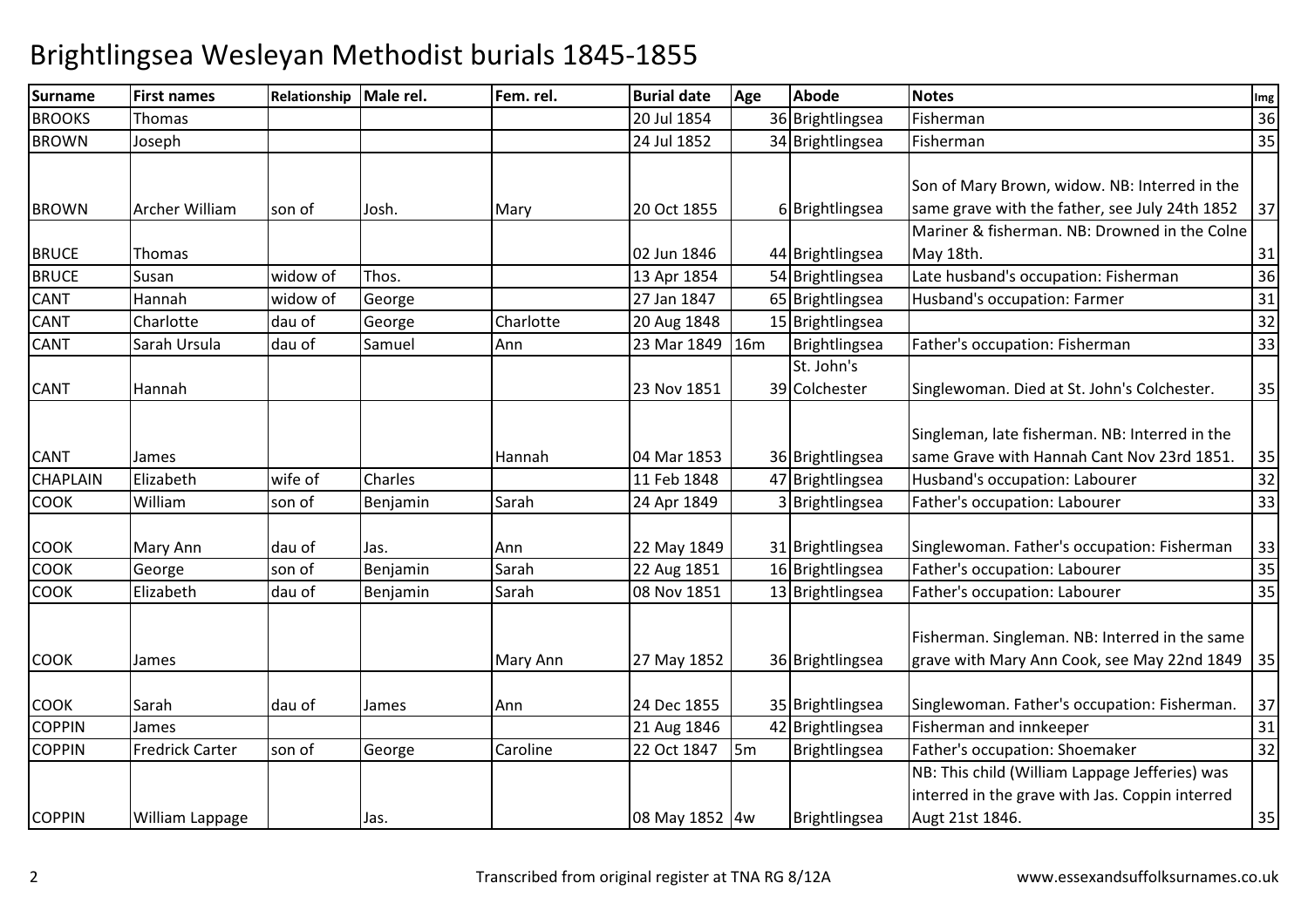| Surname           | <b>First names</b> | Relationship Male rel. |           | Fem. rel.        | <b>Burial date</b> | Age  | <b>Abode</b>     | <b>Notes</b>                                     | Img |
|-------------------|--------------------|------------------------|-----------|------------------|--------------------|------|------------------|--------------------------------------------------|-----|
|                   |                    |                        |           |                  |                    |      |                  |                                                  |     |
|                   |                    |                        |           |                  |                    |      |                  | Thomas Crisp, fisherman apprentice to Mr.        |     |
| <b>CRISP</b>      | Thomas             |                        | Joseph M. |                  | 03 May 1847        |      | 20 Brightlingsea | Joseph M. Tabor, Merchant of Brightlingsea       | 31  |
|                   |                    |                        |           |                  |                    |      |                  |                                                  |     |
|                   |                    |                        |           |                  |                    |      |                  | NB. Abigal Ann Cross June 16th 1856 Interred     |     |
| <b>CROSS</b>      | Abigal Ann         |                        | Walter B. |                  | 28 Jan 1854        | 2y3m | Brightlingsea    | with the above, Walter B Prior, 4 weeks old.     | 36  |
|                   |                    |                        |           |                  |                    |      |                  | Walter B Prior interred in same grave as Abigal  |     |
| <b>CROSS</b>      | Walter B.          |                        |           | Abigal Ann       | 16 Jun 1856        | 4w   |                  | Ann Cross, buried 28 Jan 1854                    | 36  |
| <b>FARRINGTON</b> | Isaac              | son of                 | Joseph    | Susanna          | 23 Apr 1849        |      | 2 Brightlingsea  | Father's occupation: Fisherman                   | 33  |
| <b>FIELDGATE</b>  | Lucy               | wife of                | James     |                  | 30 Apr 1847        |      | 64 Brightlingsea | Husband's occupation: Fisherman                  | 31  |
|                   |                    |                        |           |                  |                    |      |                  |                                                  |     |
|                   |                    |                        |           |                  |                    |      |                  | Father's occupation: Fisherman. NB: Interred in  |     |
| <b>FIELDGATE</b>  | Daniel Barnard     | son of                 | Daniel    | Lucy             | 12 Mar 1851   1y7m |      | Brightlingsea    | the grave with its grandmother.                  | 34  |
|                   |                    |                        |           |                  |                    |      |                  | Father's occupation: Grocer. NB These [John      |     |
|                   |                    |                        |           |                  |                    |      |                  | Woods Fisher and Mary Ann Fisher] were           |     |
| <b>FISHER</b>     | John Woods         | son of                 | Abraham   | Mary Ann         | 19 Mar 1849        |      | 10 Brightlingsea | interred in one grave.                           | 33  |
|                   |                    |                        |           |                  |                    |      |                  | Father's occupation: Grocer. NB These [John      |     |
|                   |                    |                        |           |                  |                    |      |                  | Woods Fisher and Mary Ann Fisher] were           |     |
| <b>FISHER</b>     | Mary Ann           | son of                 | Abraham   | Mary Ann         | 19 Mar 1849        |      | 6 Brightlingsea  | interred in one grave.                           | 33  |
|                   |                    |                        |           |                  |                    |      |                  |                                                  |     |
|                   |                    |                        |           |                  |                    |      |                  | Father's occupation: Grocer. NB: This infant was |     |
|                   |                    |                        |           |                  |                    |      |                  | interred at the north edge of the grave of Mr    |     |
| <b>FISHER</b>     | <b>John Albert</b> | son of                 | Abraham   | Mary Ann         | 28 Mar 1852 7w4d   |      | Brightlingsea    | Fisher's two children interred May 19th 1849.    | 35  |
| <b>FOLKARD</b>    | Rebecca            | wife of                | Wm.       |                  | 22 Sep 1855        |      | 24 Brightlingsea | Husband's occupation: Hairdresser                | 37  |
| <b>FRENCH</b>     | Sarah              | wife of                | Joseph    |                  | 05 Oct 1846        |      | 48 Brightlingsea | Husband's occupation: Fisherman                  | 31  |
| <b>FRENCH</b>     | Joseph             |                        |           |                  | 07 Dec 1846        |      | 50 Brightlingsea | Fisherman                                        | 31  |
| <b>GILLEY</b>     | E. Griffith        | dau of                 | James     | Susanna          | 07 Sep 1854        |      | 3 Brightlingsea  | Father's occupation: Carpenter                   | 36  |
| <b>GODFREY</b>    | William            | son of                 | Robert    | Elizabeth        | 26 May 1848        |      | 3 Brightlingsea  | Father's occupation: Mariner & fisherman         | 32  |
| <b>GODFREY</b>    | Charles            | son of                 | Robert    | Elizabeth        | 20 Mar 1849        |      | 6 Brightlingsea  | Father's occupation: Mariner & fisherman         | 33  |
| <b>GODFREY</b>    | Sarah              | wife of                | James     |                  | 12 Apr 1851        |      | 45 Brightlingsea | Husband's occupation: Fisherman                  | 34  |
| <b>GOFF</b>       | <b>Grace Emily</b> | dau of                 | William   | <b>Betsy Ann</b> | 07 Dec 1846        |      | 1 Brightlingsea  |                                                  | 31  |
| <b>GOOGE</b>      | Robert             | son of                 | John      | Mary             | 05 Sep 1849        |      | 8 Brightlingsea  | Father's occupation: Labourer                    | 34  |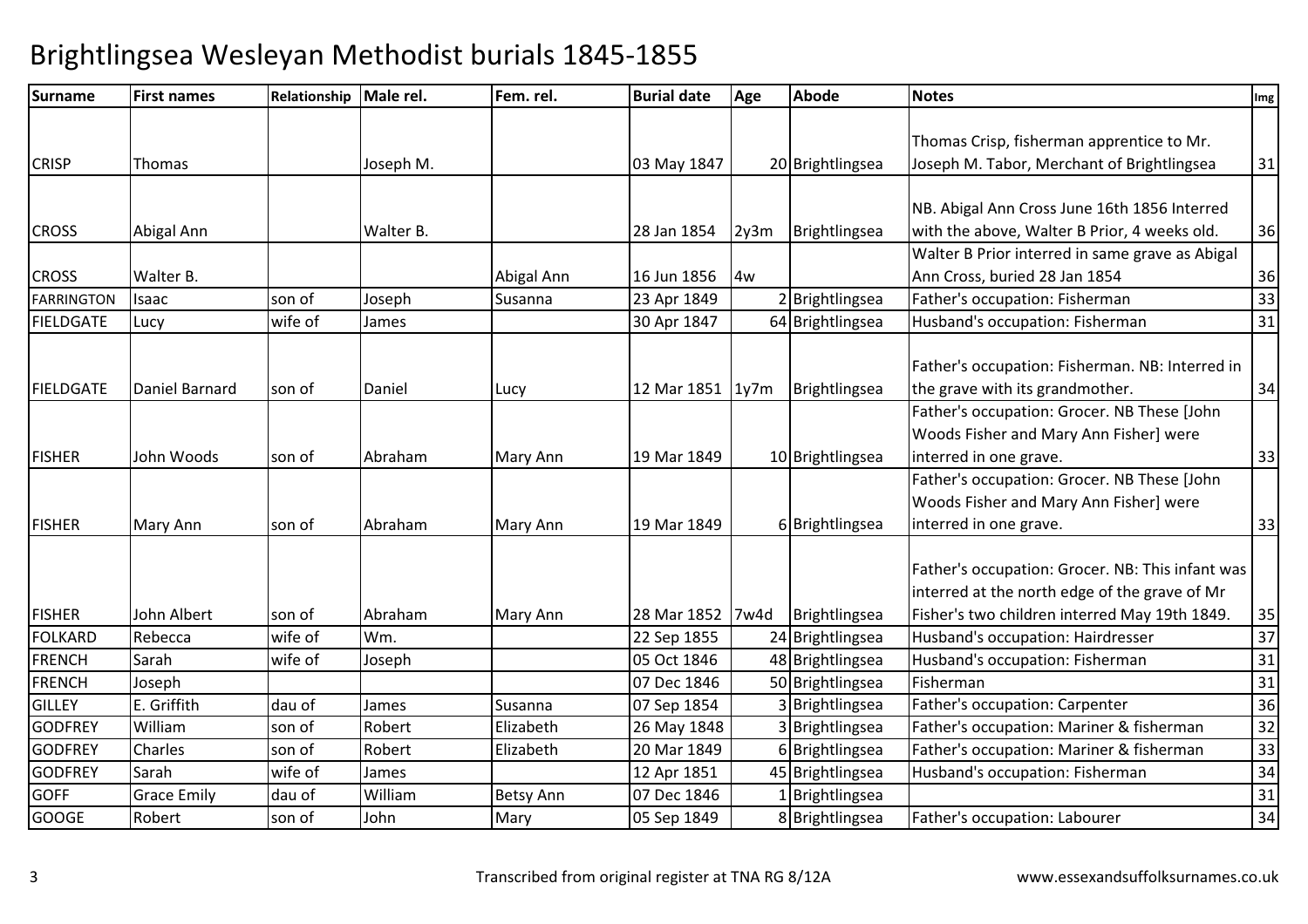| <b>Surname</b>  | <b>First names</b> | Relationship Male rel. |         | Fem. rel.      | <b>Burial date</b> | Age        | <b>Abode</b>     | <b>Notes</b>                                      | Img |
|-----------------|--------------------|------------------------|---------|----------------|--------------------|------------|------------------|---------------------------------------------------|-----|
|                 |                    |                        |         |                |                    |            |                  | Spinster. Previous to death, Elizabeth Gosling    |     |
|                 |                    |                        |         |                |                    |            |                  | living with her relatives Mr & Mrs Robt.          |     |
| <b>GOSLING</b>  | Elizabeth          |                        | Robt.   |                | 13 Sep 1855        |            | 17 Brightlingsea | Rashbrook.                                        | 37  |
|                 |                    |                        |         |                |                    |            |                  |                                                   |     |
|                 |                    |                        |         |                |                    |            |                  | Father's occupation: Mariner & fisherman. NB:     |     |
|                 |                    |                        |         |                |                    |            |                  | This grave was opened June 6th 1854 & the         |     |
| <b>GRIGGS</b>   | Mary Ann           | dau of                 | Robert  | Mary Ann       | 04 Apr 1848        |            | 7 Brightlingsea  | infant daughter of John Griggs buried.            | 32  |
|                 |                    |                        |         |                |                    |            |                  |                                                   |     |
|                 |                    |                        |         |                |                    |            |                  | Father's occupation: Mariner & fisherman. NB:     |     |
|                 |                    |                        |         |                |                    |            |                  | This infant was interred in the same grave as     |     |
| <b>GRIGGS</b>   | Lucy Ann           | dau of                 | John    | Anne           | 06 Jun 1854        | 9w         | Brightlingsea    | Mary Ann Griggs, see April 4th 1848.              | 36  |
| <b>GRIMSEY</b>  | Isaac              |                        |         |                | 09 Oct 1849        |            | 39 Brightlingsea | Mariner & fisherman                               | 34  |
| <b>GRIMSEY</b>  | Susanna Jemima     | dau of                 | George  | Susanna        | 28 Feb 1851        | 3y7m       | Brightlingsea    | Father's occupation: Fisherman                    | 34  |
|                 |                    |                        |         |                |                    |            |                  | Father's occupation: Fisherman. NB: This child    |     |
|                 |                    |                        |         |                |                    |            |                  | (Elizabeth Jolly) is interred in the same grave   |     |
|                 |                    |                        |         |                |                    |            |                  | with Susanna Jemima Grimsey, see Feb 28th         |     |
| <b>GRIMSEY</b>  | Elizabeth          |                        |         | Susanna Jemima | 30 Mar 1853 5m     |            | Brightlingsea    | 1851.                                             | 36  |
|                 |                    |                        |         |                |                    |            |                  | Father's occupation: Fisherman. NB: This child    |     |
|                 |                    |                        |         |                |                    |            |                  | was interred in the same grave as John Rand,      |     |
| <b>GUILDERS</b> | Elizabeth          | dau of                 | John    |                | 02 Oct 1854        |            | 8 Brightlingsea  | Nov 15th 1850                                     | 37  |
|                 |                    |                        |         |                |                    |            |                  | Father is a Coastguard, now serving in the Baltic |     |
| <b>HAMBROOK</b> | Julia L.           | dau of                 | Thomas  |                | 30 May 1855        |            | 7 Brightlingsea  | Fleet                                             | 37  |
|                 |                    |                        |         |                |                    |            |                  | Father's occupation: Fisherman (parents' names    |     |
| <b>HARVEY</b>   | George             | son of                 | ?       |                | 11 Sep 1854        | <b>10w</b> | Brightlingsea    | not in register)                                  | 37  |
|                 |                    |                        |         |                |                    |            |                  | Fisherman. NB: The first interrment in the front  |     |
| HEDGETHORN      | John               |                        |         |                | 11 Jul 1854        |            | 42 Brightlingsea | vard.                                             | 36  |
| <b>HILLS</b>    | Emma Elizabeth     | dau of                 | Samuel  |                | 13 May 1845 7m     |            | Brightlingsea    | Father's occupation: Fisherman                    | 31  |
| <b>HILLS</b>    | Harriet            | wife of                | Samuel  |                | 29 Jul 1845        |            | 30 Brightlingsea | Husband's occupation: Fisherman                   | 31  |
| <b>HILLS</b>    | Samuel             |                        |         |                | 18 Mar 1847        |            | 36 Brightlingsea | Fisherman                                         | 31  |
| HURRALL         | Sarah Ann          | wife of                | William |                | 03 Jan 1852        |            | 29 Brightlingsea | Husband's occupation: Fisherman                   | 35  |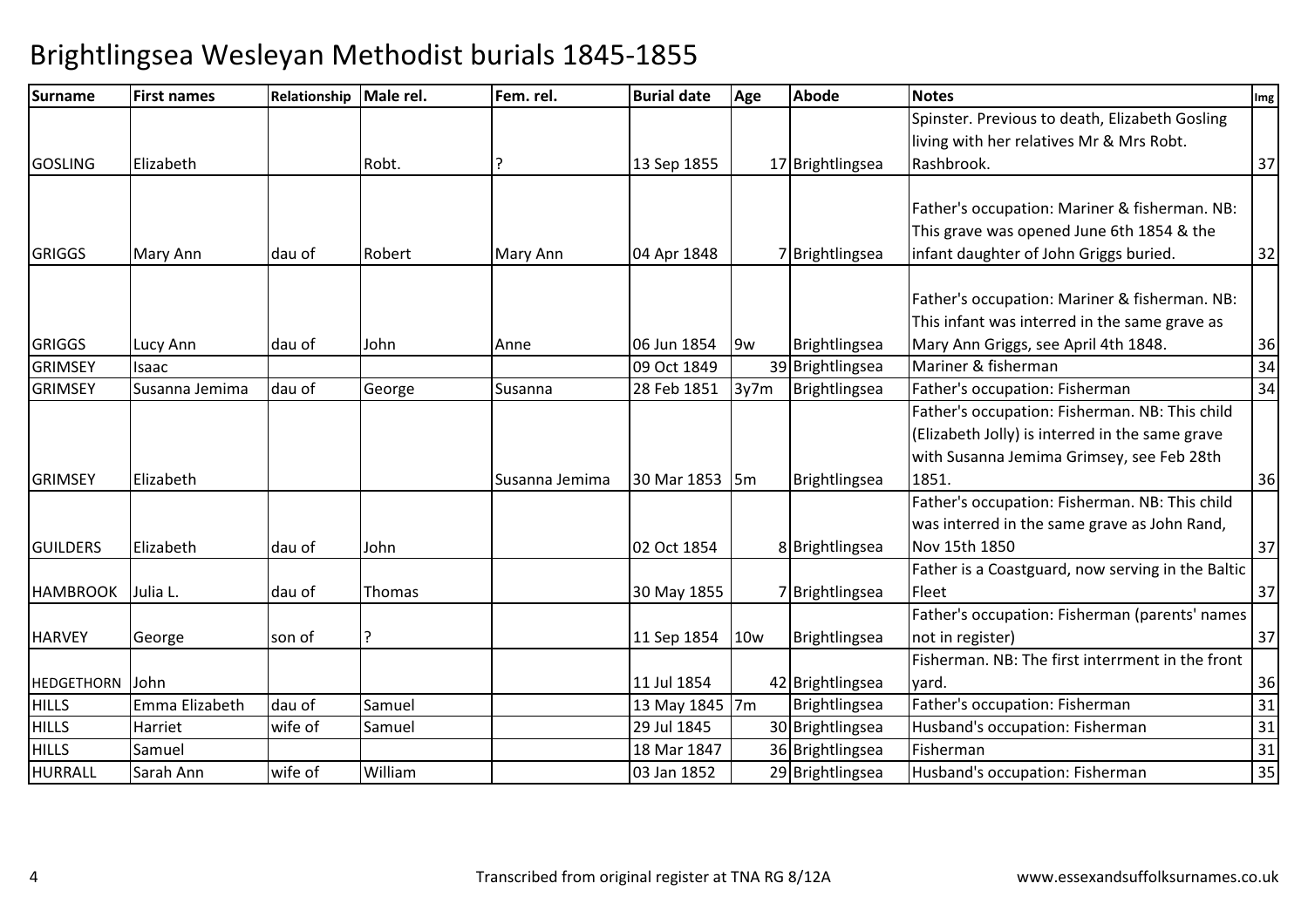| <b>Surname</b>   | <b>First names</b>     | Relationship Male rel. |             | Fem. rel. | <b>Burial date</b> | Age  | <b>Abode</b>     | <b>Notes</b>                                       | Img             |
|------------------|------------------------|------------------------|-------------|-----------|--------------------|------|------------------|----------------------------------------------------|-----------------|
|                  |                        |                        |             |           |                    |      |                  |                                                    |                 |
|                  |                        |                        |             |           |                    |      |                  | Husband's occupation: Fisherman. NB: Sarah         |                 |
|                  |                        |                        |             |           |                    |      |                  | Elizabeth Keeble interred in the same Grave        |                 |
| HURREL           | Sarah Elizabeth        | sister of              |             |           | 24 Oct 1854        |      | 39 Brightlingsea | with her sister Hurrel Jan 3rd 1852                | 37              |
| <b>IVES</b>      | <b>Thomas Vigour</b>   | son of                 | Thomas      | Lucy      | 13 Mar 1847   11m  |      | Brightlingsea    | Father's occupation: Fisherman                     | 31              |
| <b>IVES</b>      | Ellen                  | dau of                 | Thomas      | Lucy      | 15 Oct 1853        | 5y6m | Brightlingsea    | Father's occupation: Fisherman                     | 36              |
|                  |                        |                        |             |           |                    |      |                  | NB: This child was interred in the grave with Jas. |                 |
| <b>JEFFERIES</b> | <b>William Lappage</b> | child of               | Alfred John | Sarah     | 08 May 1852 4w     |      | Brightlingsea    | Coppin interred Augt 21st 1846.                    | 35              |
|                  |                        |                        |             |           |                    |      |                  |                                                    |                 |
|                  |                        |                        |             |           |                    |      |                  | Father's occupation: Fisherman. NB: This child is  |                 |
|                  |                        |                        |             |           |                    |      |                  | interred in the same grave with Susanna            |                 |
| <b>JOLLY</b>     | Elizabeth              | dau of                 | Jonathan    | Elizabeth | 30 Mar 1853 5m     |      | Brightlingsea    | Jemima Grimsey, see Feb 28th 1851.                 | 36              |
|                  |                        |                        |             |           |                    |      |                  | Husband's occupation: Fisherman. NB: Interred      |                 |
|                  |                        |                        |             |           |                    |      |                  | in the same Grave with her sister Hurrel Jan 3rd   |                 |
| <b>KEEBLE</b>    | Sarah Elizabeth        | wife of                | Stephen     |           | 24 Oct 1854        |      | 39 Brightlingsea | 1852                                               | 37              |
| <b>KERRIDGE</b>  | James Isaac            | son of                 | James       | Ann Maria | 12 Apr 1849        |      | 3 Brightlingsea  | Father's occupation: Fisherman                     | $\overline{33}$ |
|                  |                        |                        |             |           |                    |      |                  | Fisherman. Died at Jersey & brought home in        |                 |
| <b>KERRIDGE</b>  | George                 |                        |             |           | 10 May 1849        |      | 22 Brightlingsea | the Vessel in which he sailed.                     | 33              |
|                  |                        |                        |             |           |                    |      |                  |                                                    |                 |
|                  |                        |                        |             |           |                    |      |                  | Singlewoman. Father's occupation: Fisherman.       |                 |
|                  |                        |                        |             |           |                    |      |                  | NB Interred in the same Grave as her Brother       |                 |
| KERRIDGE         | Hannah                 | dau of                 | George      |           | 17 Aug 1852        |      | 27 Brightlingsea | George Kerridge, see May 10th 1849.                | 35              |
| LAKE             | Clarence               | son of                 | John        | Mary      | 23 Aug 1853 8m     |      | Brightlingsea    | Father's occupation: Carpenter                     | 36              |
|                  |                        |                        |             |           |                    |      |                  | Father's occupation: Carpenter. NB: This child     |                 |
|                  |                        |                        |             |           |                    |      |                  | was Interred in the same Grave as Clarence         |                 |
| LAKE             | Joseph                 | child of               | John        | Mary      | 05 Jul 1854        | 6w   | Brightlingsea    | Lake, see 23 Aug 1853                              | 36              |
| LAYZELL          | Ellen                  |                        |             |           | 17 Sep 1855        |      | 11 Brightlingsea | Living with her widowed mother.                    | $\overline{37}$ |
|                  |                        |                        |             |           |                    |      |                  | Father's occupation: Fisherman. NB: This child     |                 |
|                  |                        |                        |             |           |                    |      |                  | was disinterred and reinterred with its mother     |                 |
| <b>LEWIS</b>     | Mary Ann               | dau of                 | James       | Mary Ann  | 09 May 1851 7m     |      | Brightlingsea    | Nov 14th.                                          | 35              |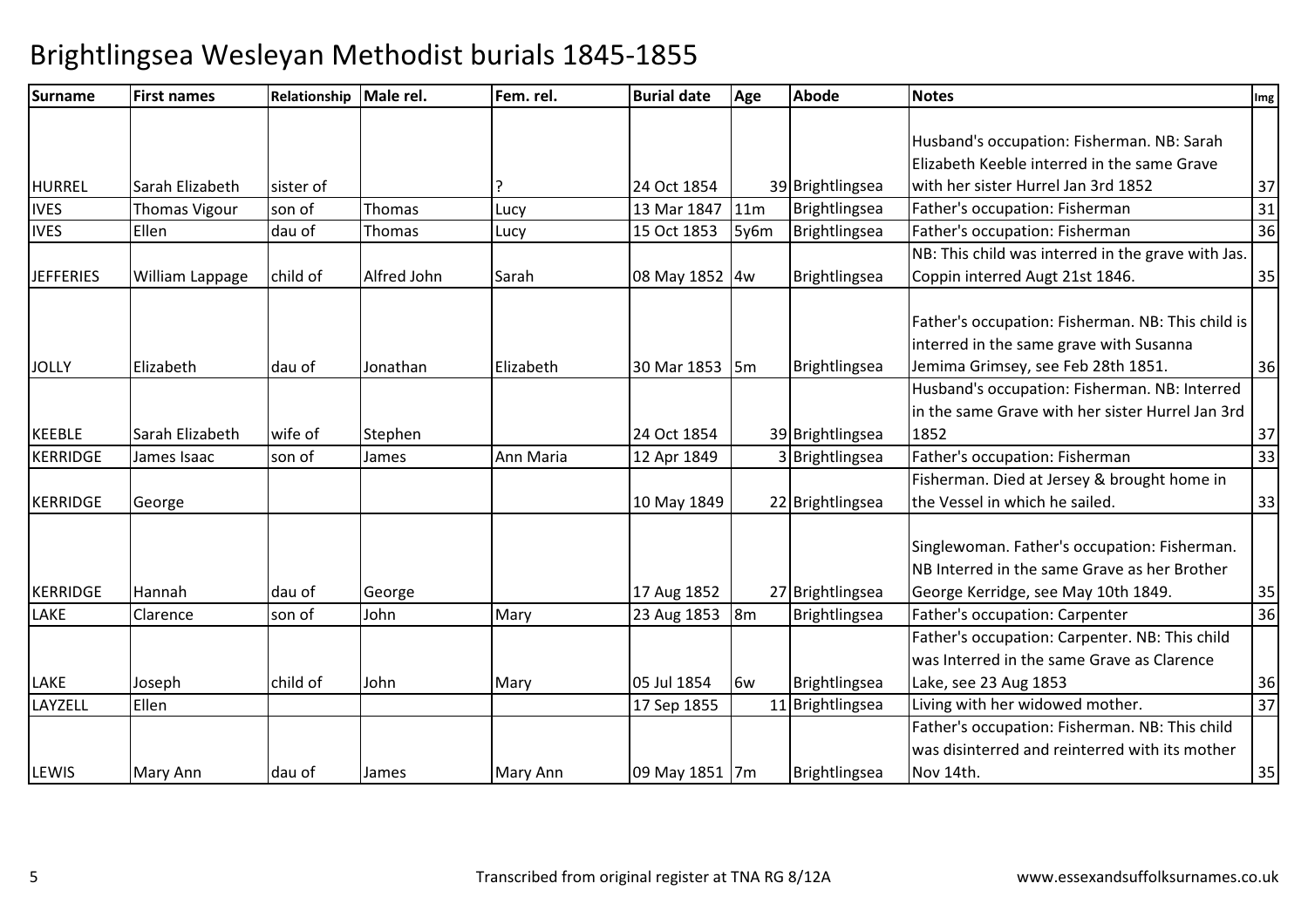| <b>Surname</b>  | <b>First names</b>     | Relationship Male rel. |            | Fem. rel.      | <b>Burial date</b> | Age  | <b>Abode</b>       | <b>Notes</b>                                                                                   | Img             |
|-----------------|------------------------|------------------------|------------|----------------|--------------------|------|--------------------|------------------------------------------------------------------------------------------------|-----------------|
|                 |                        |                        |            |                |                    |      |                    | Husband's occupation: Fisherman. NB: The                                                       |                 |
|                 |                        |                        |            |                |                    |      |                    | infant Interred May 9th was this day disinterred                                               |                 |
|                 |                        |                        |            |                |                    |      |                    | & reinterred with its mother. See above at May                                                 |                 |
| <b>LEWIS</b>    | Mary                   | wife of                | James      |                | 14 Nov 1851        |      | 26 Brightlingsea   | 9th.                                                                                           | 35              |
| <b>MARTIN</b>   | Ann                    | wife of                | Abraham    |                | 25 Jan 1853        |      | 73 Brightlingsea   | Husband's occupation: Fisherman                                                                | $\overline{35}$ |
|                 |                        |                        |            |                |                    |      |                    | Daughter of Sarah Maskell, widow. NB this                                                      |                 |
| <b>MASKELL</b>  | Emma                   | dau of                 |            | Sarah          | 05 Jul 1848        |      | 18 Brightlingsea   | grave was opened Dec 17th 1854 and Sarah<br>Maskell the other of the above interred therein.   | $32$            |
|                 |                        |                        |            |                |                    |      |                    | Widow. Interred in the same grave as her                                                       |                 |
| <b>MASKELL</b>  | Sarah                  | mother of              |            | Emma           | 17 Dec 1854        |      | 62 Brightlingsea   | daugher Emma Maskell, July 5th 1848.                                                           | 37              |
| MASKELL         | Charlotte              | dau of                 | William    | Harriet        | 06 Oct 1855        |      | 14 Brightlingsea   | Father's occupation: Fisherman                                                                 | $\overline{37}$ |
| <b>MASON</b>    | William Sadler         |                        |            |                | 29 Sep 1849        |      | 85 Brightlingsea   | No trade or profession.                                                                        | 34              |
| <b>MASON</b>    | Mary                   | widow of               | Wm. Sadler |                | 14 Dec 1852        |      | 79 Brightlingsea   |                                                                                                | 35              |
| <b>MILLS</b>    | Sarah                  | dau of                 | James      | Mary           | 20 Feb 1851        |      | 27 Brightlingsea   | Singlewoman. Father's occupation: Fisherman                                                    | 34              |
| <b>MILLS</b>    | William                | son of                 | William    | Caroline       | 08 Dec 1853        | 2y6m | Brightlingsea      | Father's occupation: Fisherman                                                                 | 36              |
|                 |                        |                        |            |                |                    |      |                    | NB: The second interrment was made in this                                                     |                 |
|                 |                        |                        |            |                |                    |      |                    | grave Aug 27 1857, being a daughter of the                                                     |                 |
| <b>MILLS</b>    | Ellen                  | dau of                 | James      | Ann            | 24 Oct 1855        |      | 6 Brightlingsea    | above Jas. & Ann Mills                                                                         | 37              |
| <b>MORRISS</b>  | William                |                        |            |                | 06 Jan 1854        |      | 46 Brightlingsea   | Surgeon &c.                                                                                    | 36              |
| <b>NORTON</b>   | James                  | son of                 | James      | Mary           | 21 Mar 1849        |      | 8 Brightlingsea    | Father's occupation: Fisherman &c &c                                                           | 33              |
| <b>NORTON</b>   | Mary Ann               | wife of                | James      |                | 15 Jan 1851        |      | 37 Brightlingsea   | Wife of James Norton, late fisherman.                                                          | 34              |
|                 |                        |                        |            |                |                    |      |                    | Father's occupation: Fisherman. NB This child<br>was disinterred Jan 29th 1855 & Reinterred in |                 |
| <b>NORTON</b>   | <b>Frederick Bruce</b> | son of                 | Elijah     | <b>Bethiah</b> | 28 May 1852 5m     |      | Brightlingsea      | the same Grave with its mother.                                                                | 35              |
|                 |                        |                        |            |                |                    |      |                    | Wife of Elijah Norton jnr, fisherman. NB: In the                                               |                 |
| <b>NORTON</b>   | <b>Bathia</b>          | wife of                | Elijah     |                | 29 Jan 1855        |      | 28 Brightlingsea   | same grave with her child, see May 28th 1852                                                   | 37              |
| <b>OLIVEFER</b> | Harriet                | wife of                | Samuel     |                | 08 Mar 1849        |      | 34 Brightlingsea   | Husband's occupation: Fisherman                                                                | $\overline{32}$ |
| <b>PEGGS</b>    | Henry                  | son of                 | Thos.      | Mary Ann       | 22 Mar 1851        |      | 3m3w Brightlingsea | Father's occupation: Fisherman                                                                 | $\overline{34}$ |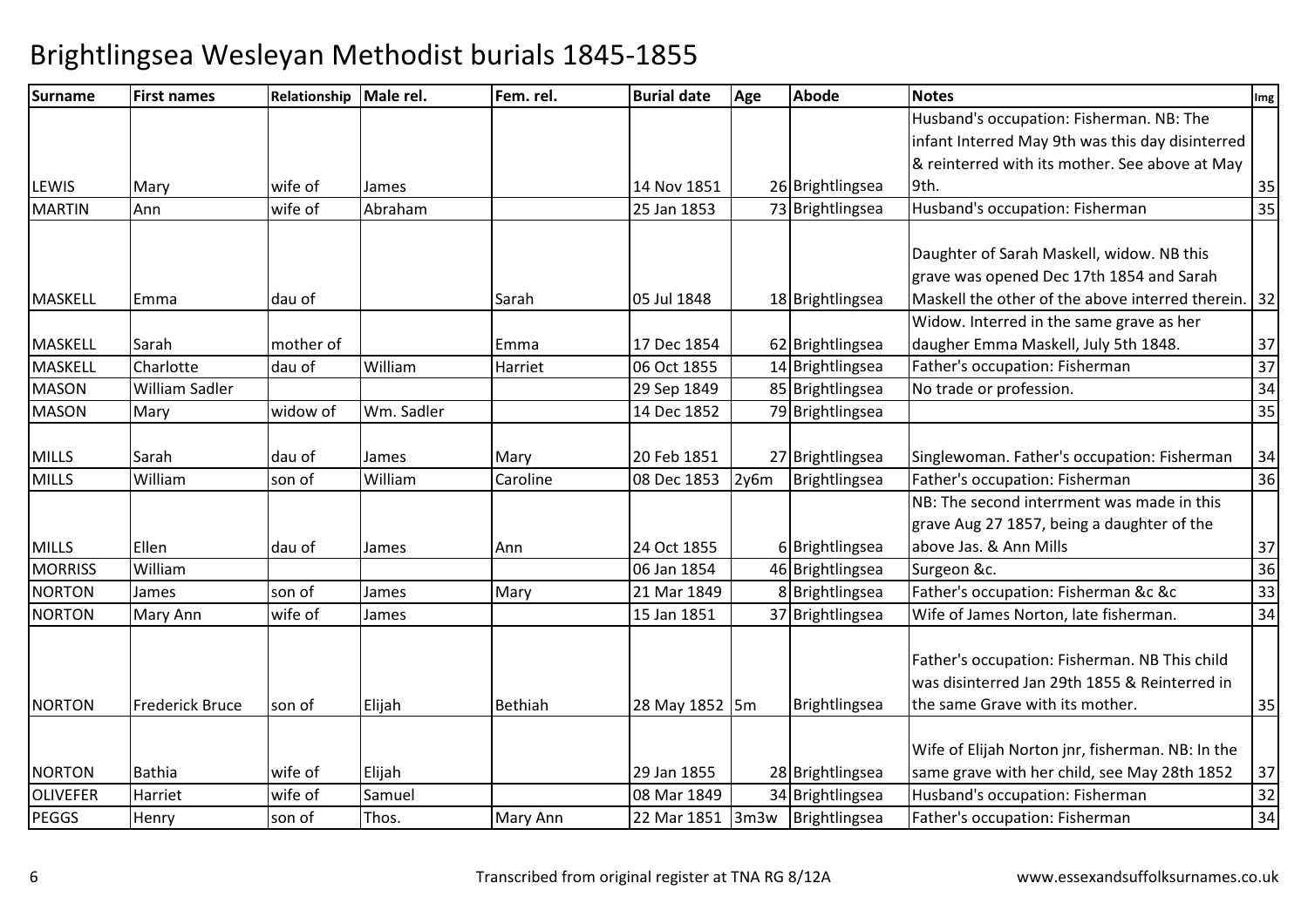| Surname          | <b>First names</b> | Relationship Male rel. |            | Fem. rel.  | <b>Burial date</b> | Age  | <b>Abode</b>         | <b>Notes</b>                                    | Img |
|------------------|--------------------|------------------------|------------|------------|--------------------|------|----------------------|-------------------------------------------------|-----|
| <b>PICKMAN</b>   | Amy                | wife of                | William    |            | 23 Jul 1846        |      | 46 Brightlingsea     | Husband's occupation: Fisherman                 | 31  |
|                  |                    |                        |            |            |                    |      |                      | Father's occupation: Mariner. NB: This infant   |     |
|                  |                    |                        |            |            |                    |      |                      | was disinterred Dec 24th 1855, and reinterred   |     |
| <b>PITTOCK</b>   | Sarah Ann          | dau of                 | Daniel     | Sarah Ann  | 03 Jun 1854        | 4w   | Brightlingsea        | with Mrs. Elizabeth Barnes.                     | 36  |
|                  |                    |                        |            |            |                    |      |                      | Husband's occupation: Fisherman. NB:            |     |
|                  |                    |                        |            |            |                    |      |                      | Disinterred Sarah Ann Pittock and reinterred in |     |
|                  |                    |                        |            |            |                    |      |                      | this Grave with Elizabeth Barnes. See June 3rd  |     |
| <b>PITTOCK</b>   | Elizabeth          |                        |            | Sarah Ann  | 24 Dec 1855        |      | 56 Brightlingsea     | 1854                                            | 37  |
|                  |                    |                        |            |            |                    |      |                      | NB. Abigal Ann Cross June 16th 1856 Interred    |     |
| <b>PRIOR</b>     | Abigal Ann         |                        | Walter B.  |            | 28 Jan 1854        | 2y3m | Brightlingsea        | with the above, Walter B Prior, 4 weeks old.    | 36  |
|                  |                    |                        |            |            |                    |      |                      | Walter B Prior interred in same grave as Abigal |     |
| <b>PRIOR</b>     | Walter B.          |                        |            | Abigal Ann | 16 Jun 1856        | 4w   |                      | Ann Cross, buried 28 Jan 1854                   | 36  |
| <b>RAND</b>      | John               |                        |            |            | 15 Nov 1850        |      | 24 Brightlingsea     | Fisherman. Singleman.                           | 34  |
|                  |                    |                        |            |            |                    |      |                      |                                                 |     |
|                  |                    |                        |            |            |                    |      |                      | Father's occupation: Fisherman. NB: This child  |     |
|                  |                    |                        |            |            |                    |      |                      | (Elizabeth Guilders) was interred in the same   |     |
| <b>RAND</b>      | Elizabeth          |                        | John       |            | 02 Oct 1854        |      | 8 Brightlingsea      | grave as John Rand, Nov 15th 1850               | 37  |
| <b>RASHBROOK</b> | Hannah             | wife of                | Saml. John |            | 10 Jul 1855        |      | 31 Brightlingsea     | Husband's occupation: Carpenter                 | 37  |
|                  |                    |                        |            |            |                    |      |                      | Spinster. Previous to death, Elizabeth Gosling  |     |
|                  |                    |                        |            |            |                    |      |                      | living with her relatives Mr & Mrs Robt.        |     |
| <b>RASHBROOK</b> | Elizabeth          |                        | Robt.      |            | 13 Sep 1855        |      | 17 Brightlingsea     | Rashbrook.                                      | 37  |
| <b>ROBERTS</b>   | Rebecca            | wife of                | William    |            | 25 Jul 1845        |      | 71 Brightlingsea     | Husband's occupation: Labourer                  | 31  |
| <b>ROBERTS</b>   | William            |                        |            |            | 27 Jan 1848        |      | 77 Brightlingsea     | Labourer                                        | 32  |
| <b>ROSE</b>      | Elizabeth          | dau of                 | George     | Keziah     | 08 Apr 1850        |      | 8 Brightlingsea      | Father's occupation: Labourer                   | 34  |
| <b>ROSE</b>      | Keziah             | dau of                 | George     | Keziah     | 24 Sep 1850        |      | 13 Brightlingsea     | Father's occupation: Labourer                   | 34  |
| <b>ROSE</b>      | Mary Ann           | dau of                 | John       |            | 10 Dec 1850        |      | 15 Brightlingsea     | Father's occupation: Wheelwright                | 34  |
|                  |                    |                        |            |            |                    |      |                      | Daughter of the Revd Richard & Susannah         |     |
|                  |                    |                        |            |            |                    |      |                      | Rymer. NB This Child was Interred in the Vault  |     |
| <b>RYMER</b>     | <b>Mary Eliza</b>  | dau of                 | Richard    | Susannah   | 08 Mar 1847 6m     |      | <b>Great Bentley</b> | under the Chapel Belonging to Jas. Weller       | 31  |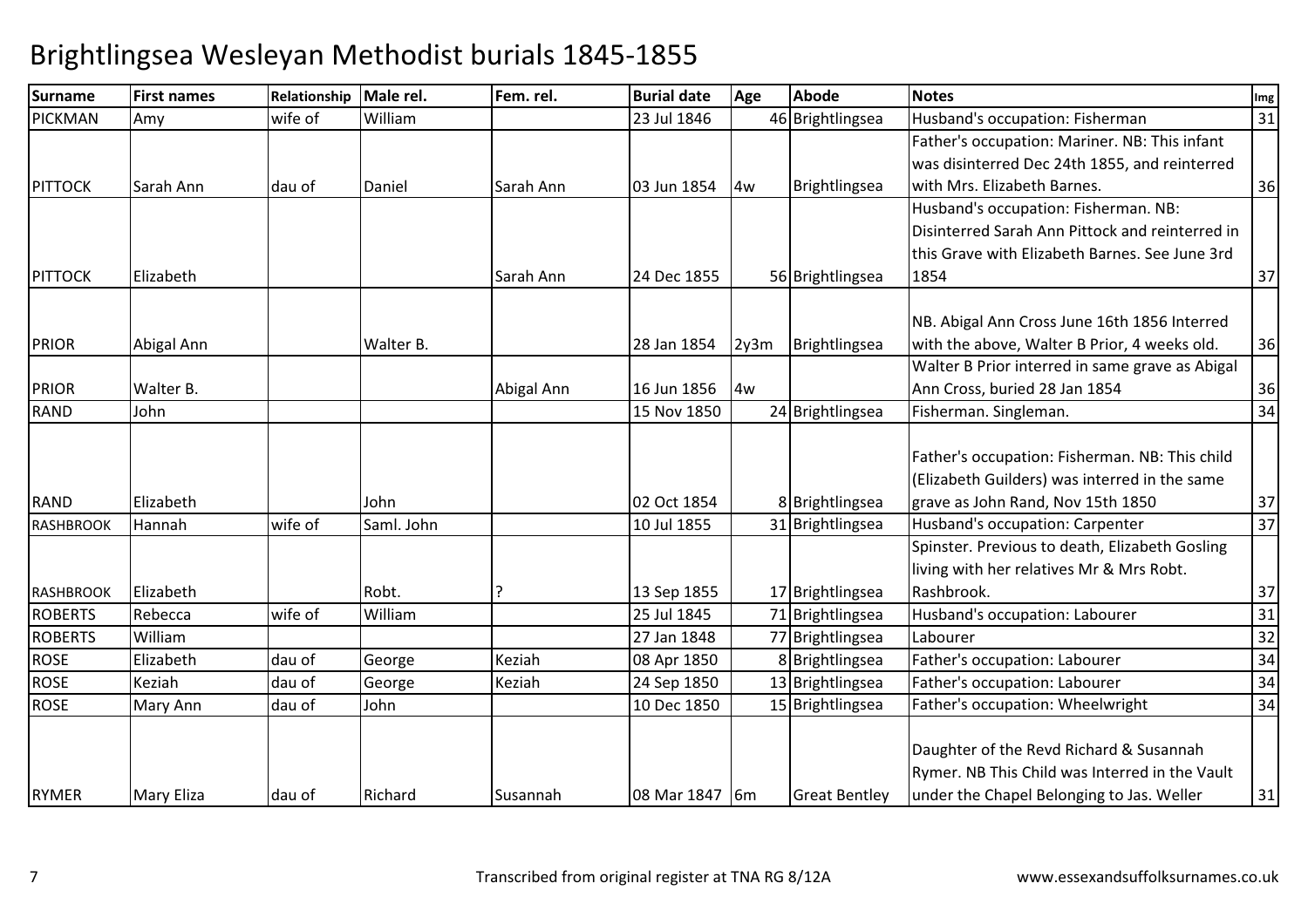| <b>Surname</b> | <b>First names</b>   | Relationship Male rel. |           | Fem. rel.       | <b>Burial date</b> | Age | <b>Abode</b>         | <b>Notes</b>                                      | Img             |
|----------------|----------------------|------------------------|-----------|-----------------|--------------------|-----|----------------------|---------------------------------------------------|-----------------|
|                |                      |                        |           |                 |                    |     |                      | Daughter of the Revd Richard & Susannah           |                 |
|                |                      |                        |           |                 |                    |     |                      | Rymer. NB This Child was Interred in the Vault    |                 |
| <b>RYMER</b>   |                      |                        |           |                 | 08 Mar 1847        |     | <b>Great Bentley</b> | under the Chapel Belonging to Jas. Weller         | 31              |
|                | <b>Mary Eliza</b>    |                        | Jas.      |                 |                    | 16m |                      |                                                   |                 |
|                |                      |                        |           |                 |                    |     |                      | Daughter of the Revd. Richard & Susanna Rymer     |                 |
|                |                      |                        |           |                 |                    |     | Stockton-on-         | of the Stockton Circuit. NB. This child was       |                 |
| <b>RYMER</b>   | Henrietta Louisa     | dau of                 | Richard   | Susanna         | 16 Jan 1849        | 15m | <b>Tees</b>          | interred in the Vault under the Chapel.           | 32              |
|                |                      |                        |           |                 |                    |     |                      |                                                   |                 |
|                |                      |                        |           |                 |                    |     |                      | Husband's occupation: Fisherman with              |                 |
|                |                      |                        |           |                 |                    |     |                      | sailmaking. NB: Feb 5th 1857 interred in the      |                 |
|                |                      |                        |           |                 |                    |     |                      | same Grave Susannah Mary Johnson aged 19          |                 |
| <b>SADLER</b>  | Eliza                | wife of                | Robert    |                 | 11 Oct 1849        |     | 39 Brightlingsea     | years niece to the above Eliza Sadler.            | 34              |
| SADLER         | Thomas               |                        |           |                 | 02 Mar 1851        |     | 69 Brightlingsea     | Sailmaker                                         | 34              |
|                |                      |                        |           |                 |                    |     |                      | Husband's occpation: Mariner & fisherman. At      |                 |
|                |                      |                        |           |                 |                    |     |                      | the same time and in the same grave Martha        |                 |
|                |                      |                        |           |                 |                    |     |                      | Sawyer infant daughter of the above aged 18       |                 |
| <b>SAWYER</b>  | Martha               | wife of                | Thomas    |                 | 21 Mar 1849        |     | 28 Brightlingsea     | months.                                           | 33              |
|                |                      |                        |           |                 |                    |     |                      | Father's occupation: Mariner & fisherman.         |                 |
| <b>SAWYER</b>  | Martha               | dau of                 | Thomas    | Martha          | 21 Mar 1849        | 18m | Brightlingsea        | Buried in same grave as her mother.               | 33              |
| <b>SHARPE</b>  | <b>George Alfred</b> | son of                 | George    | Sarah Elizabeth | 08 Sep 1848        | 3m  | Brightlingsea        |                                                   | 32              |
| <b>SMITH</b>   | George               |                        |           |                 | 19 Feb 1845        |     | 38 Brightlingsea     | Fisherman                                         | 31              |
|                |                      |                        |           |                 |                    |     |                      | Son of Elizabeth Smith, widow. NB This child      |                 |
|                |                      |                        |           |                 |                    |     |                      | was interred in the same grave as its father. See |                 |
| <b>SMITH</b>   | Robert George        | son of                 |           | Elizabeth       | 28 Apr 1849        |     | 6 Brightlingsea      | Feby 19th 1845                                    | 33              |
| <b>SMITH</b>   | Lucy Elizabeth       | dau of                 | Robert    | Lucy            | 22 Jun 1849        |     | 3 Brightlingsea      | Father's occupation: Fisherman                    | 34              |
| <b>SMITH</b>   | John                 |                        |           |                 | 21 Jul 1852        |     | 56 Brightlingsea     | Labourer                                          | 35              |
|                |                      |                        |           |                 |                    |     |                      |                                                   |                 |
|                |                      |                        |           |                 |                    |     |                      | Thomas Crisp, fisherman apprentice to Mr.         |                 |
| <b>TABOR</b>   | Thomas               |                        | Joseph M. |                 | 03 May 1847        |     | 20 Brightlingsea     | Joseph M. Tabor, Merchant of Brightlingsea        | 31              |
| <b>TABOR</b>   | Elizabeth            | dau of                 | Joseph M. |                 | 28 Jan 1848        |     | 14 Brightlingsea     | Father's occupation: Merchant                     | $\overline{32}$ |